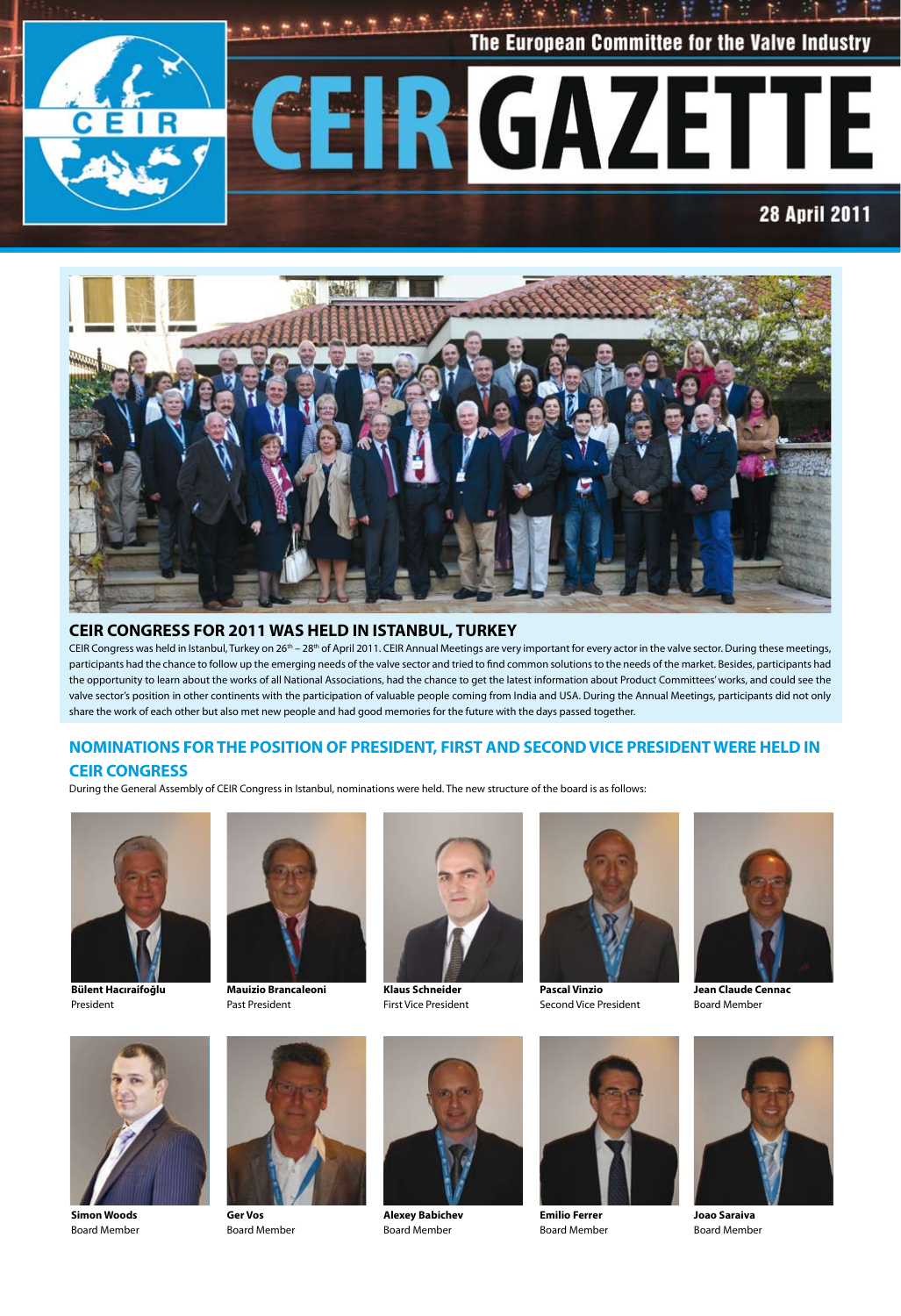### **CEIR IS UPDATING ITS VISION AND MISSIONS STATEMENTS**

CEIR decided to update its vision and missions for the future. The first draft is prepared and comments from all members were received.

The purpose of this update is to take into account the European context of today and to review CEIR Product Committee activities and enhance their effectiveness. Furthermore, with the updated vision and mission, CEIR plans to define new strategies to attract support and commitment from all members. The goal is to be the meeting place for industry talents, understand industry and user needs, monitor technical standards, develop new environmental and energy efficiency guidelines, provide guidance on EU directives, and be the voice of the European valves and taps industry towards EU institutions.

For the past few years, CEIR realized that there can be improvements made in aspects of commitment, joining forces, transparency of intent, synergy within and among product committees, and in the scope of action of marketing.

In order to solve these issues, CEIR will be a strong reference point for industry leaders and forum for marketing executives, to have a better legislative support and lobbying, to fight more strongly against counterfeiting and non-conforming products, and be a consensus area for European economic and market trends, statistical surveys and analysis.

The new vision of CEIR is as follows;

"CEIR must be recognized as the international reference body for technical disciplines and a source of harmonized regulations for efficient and environmentally friendly Taps and Valves."

### To achieve this vision, our missions are defined as follows;

"CEIR must develop appropriate programmes and tools to support the European valves and taps industry in understanding and maintaining knowledge of valves and taps technologies and the related market requirements.

CEIR must actively promote energy savings and environmental integrity.

CEIR must maintaining an open and constructive dialogue with all EU stakeholders and institutions determining or influencing the progress of our industry."

### **NEW STRUCTURE OF ORGANIZATION IS PROPOSED BY BOARD DURING THE CONGRESS**

During the CEIR Congress in Istanbul, in order to become a more effective organization, a revision on the organization structure was proposed. Board believes that, with the new structure, better legislative support and lobbying can be achieved and that CEIR can become a more strong reference point for industry leaders and forum for marketing executives.



# **A SEMINAR WAS HELD IN BERLIN BY THE FOUR MEMBER STATE INITIATIVE FOR THE MATERIALS IN CONTACT WITH DRINKING WATER ON 2nd OF MARCH**

As you may know, the four member states are composed of Germany, France, The Netherlands and The UK. Dr. Birgit Mendel (The Federal Ministry of Health, Bonn), Bill Harper (CEN Water Rapporteur), Wennemar Cramer (Ministry of Infrastructure and the Environment), Thomas Rapp (Federal Environment Agency), Lambert van Breemen (Ministry of Infrastructure and the Environment), Jean Baron (Service Public de

L'eau), and Joanna Hunter (Drinking Water Inspectorate) were present in this seminar.

The objectives of this meeting are as follows;

- To establish convergence of the operations of national approval systems for materials and products in contact with drinking water.
- **D** To promote approval systems providing high uniform levels of consumer protection.
- To promote optimum use of regulatory and scientific resources
- To collaborate in supporting developments at EU level aimed at creating consistent practice.

Four Member States (4MS) claim that the existing European provisions for the hygienic behavior of materials and products in contact with drinking water are not consistent and coherent. The declaration aims to provide a horizontal approach for all materials in contact with drinking water to which product directives or regulations can refer.

4MS state that there are extensive European regulatory requirements for materials in contact with food, which enables execution and assessment by authorities. On the other hand, at the European level there is no equivalent consumer safety foreseen for the most important foodstuff, which is Drinking Water.

Starting from late 1980's, various steps were taken to harmonize the hygienic requirements for materials and products in contact with drinking water. However, these attempts could not solve the main problem. As a result of this, CEN (European Committee for Standardization) experts indicated that they cannot decide on regulatory issues and asked further guidance to the 4MS Group. 4MS prepared proposals which are then subject to review and comment by its Expert Group – CPDW. When agreed, they are formally passed to CEN.

The presentations of the meeting can be obtained from CEIR Secretariat.

### **THE KICK-OFF MEETING OF JWG ErP ON WATER EFFICENCY: PROJECT SET-UP AND FINANCING WAS DONE ON 2nd OF FEBUARY 2011 WITH GREAT PARTICIPATION**

The kick off meeting was done by 16 participants including 10 companies and 4 national associations. Jörg Rudolph from Neoperl Company was the chairman of the meeting.

The action plan for the next meeting was set as the following:

- **D** Collection of life-cycle assessment studies
- Scope (products) to be agreed
- $\blacktriangleright$  Methodology to calculate energy savings to be discussed
- **D** Draft label scheme principles to be discussed
- Discuss possible ecolabel parameters and base case product ahead of Ecotap stakeholders meeting in Sevilla on 22.03.2011.

# **CEIR COULD NOT CREATE A COMMON POSITION FOR "MADE IN MARKING" PROPOSAL**

On 21.10.2010, the European Parliament voted and approved (619 voting, 525 in favour, 49 against, 44 abstentions) the INTA Committee report and some amendments on the Commission proposal for a regulation on the indication of the country of origin of certain products imported from third countries.

The EP indication of origin would apply to "End consumer products" under code 8481 (Taps, cocks, valves and similar appliances for pipes, boiler shells, tanks, vats or the like, including pressure-reducing valves and thermostatically controlled valves). The Council (Member States) will soon start discussions in first reading on this matter under the Hungarian Presidency.

Amendment 42 covering Annex – row 9 c (new) and code 8481 (Taps, cocks, valves and similar appliances for pipes, boiler shells, tanks, vats or the like, including pressure-reducing valves and thermostatically controlled valves) was approved.

The Commission proposal and the European Parliament's amendments will now have to be considered by the Council in first reading. The Council did not start discussions yet.

The national associations were advised to make their position known to their respective national authorities without delay.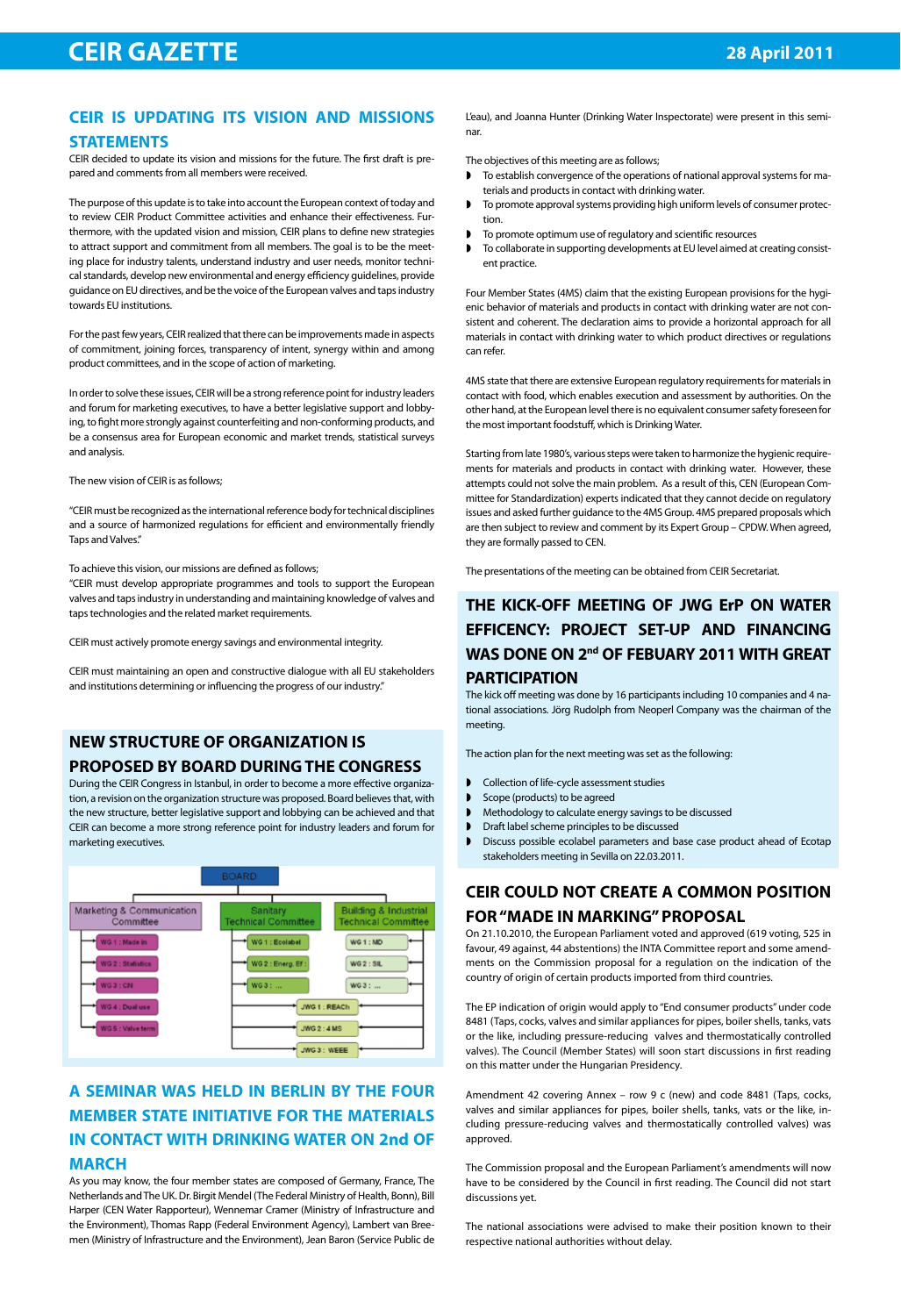# **CEIR GAZETTE 28 April 2011**

As a result of this call, all member states declared their position by explaining the reasons of their decision.

CEIR respects different positions of National Associations and could not forward a common position for this issue.

### **CEIR ACCEPTED THE NEW CODE OF CONDUCT**

The board of CEIR accepted the proposal to use the new Code of Conduct based on the Orgalime version with immediate effect. It will be attached to the attendance list of each meeting. When signing the list, participants agree to apply the code during the meeting. The secretary of the meeting will ensure that the code is respected.



## **CEIR PRESIDENT ATTENDED THE CII VALVE CONFERENCE IN MUMBAI (INDIA) IN DECEMBER 2010**



Our President Mr. Maurizio Brancaleoni has attended, as "Guest of Honour", the 2010 Valve Conference "India – The Technology Destination", at the Taj Lands End Hotel in Mumbai, last December 6th 2010.

The Conference was organised by the CII (Confederation of Indian Industries), under the chairmanship of Mr. Uma Shanker, CEO of Advanced Valves (Noida, India) and Mr. Arvind Goel, Managing Director of AUMA India Ltd (Bangalore, India), Chair and Vice Chairman of the CII - Valves and Actuators Division, respectively.

Mr. Brancaleoni had, for the first time, the opportunity to present to our Indian Friends a paper describing CEIR and the European Valve Industry at large: giving

some interesting figures and indicators on the overall Market and its forecasts, with specific references to exchange trades with India and China. This paper is available on CEIR Web site. The Conference and the relevant Exhibition, were inaugurated by Mr. A.K.Purwaha , Chairman & Managing Director of Engineers India Ltd, with a participation of over 200 Experts and Stake-holders of the Indian Valve Sector. Mr. Uma Shanker, in his addressing speech, highlighted the importance of CEIR presence and hoped that our two Associations will continue regularly – in the years to come - the mutual exchange, in order to better shape our common goals, on the world scenario, and work together on global platforms for better knowledge, understanding, networking and interaction.

# **CEIR 1st VICE PRESIDENT PARTICIPATED TO THE ANNUAL MEETING OF VMA IN IDAHO (USA) IN OCTOBER 2010**



The Annual Meeting of VMA (Valve Manufacturers Association of America) was organized on 30<sup>th</sup> of September – 2<sup>nd</sup> of October 2010, in Coeur d'Alene, Idaho. CEIR 1<sup>st</sup> Vice President Mr. Bulent Haciraifoglu has represented CEIR. During this meeting, presentations were made about valve industry outlook, future projections and trends in the market. In the last day of the congress, Mr. Haciraifoglu made a presentation and provided detailed information about CEIR Congress and invited VMA members to the upcoming event.

These participations increase our good relations with VMA that has been build over the years. CEIR tries to improve these relations and would like to increase cooperation for the benefit of the global valve industry.

# **CEIR SIGNED AN AGREEMENT WITH CETIM FOR STUDIES, TRAINING AND RESEARCH**



CEIR signed an agreement with CETIM in 2010 for the possibilities of studies, training and research in valve sector for its members. Cetim (Centre technique des industries mecaniques en France – French technical centre for mechanical industries) was created in 1965 at the request of mechanical industrial partners in order to provide businesses with the means and skills to increase their competitiveness, make the link between research and industry, promote the progress of techniques, foster improvement of efficiency and guarantee quality.

These goals are portrayed through various missions:

- **D** technological anticipation centred around a strategic watch of technologies and markets;
- $\blacktriangleright$  technological innovation which includes works in partnership with the scientific world, general studies, major federating projects, sectoral and multi-sectoral R&D activity, standardisation;
- w publication of technological information and results of collective action: regional action, communication;
- I the services naturally complement collective projects and actions. They are broken down into consulting, engineering and test actions.

Cetim, which is at the crossroads between research and industry is the French mechanical expertise centre. As a R&D tool for more than 8000 mechanical businesses,